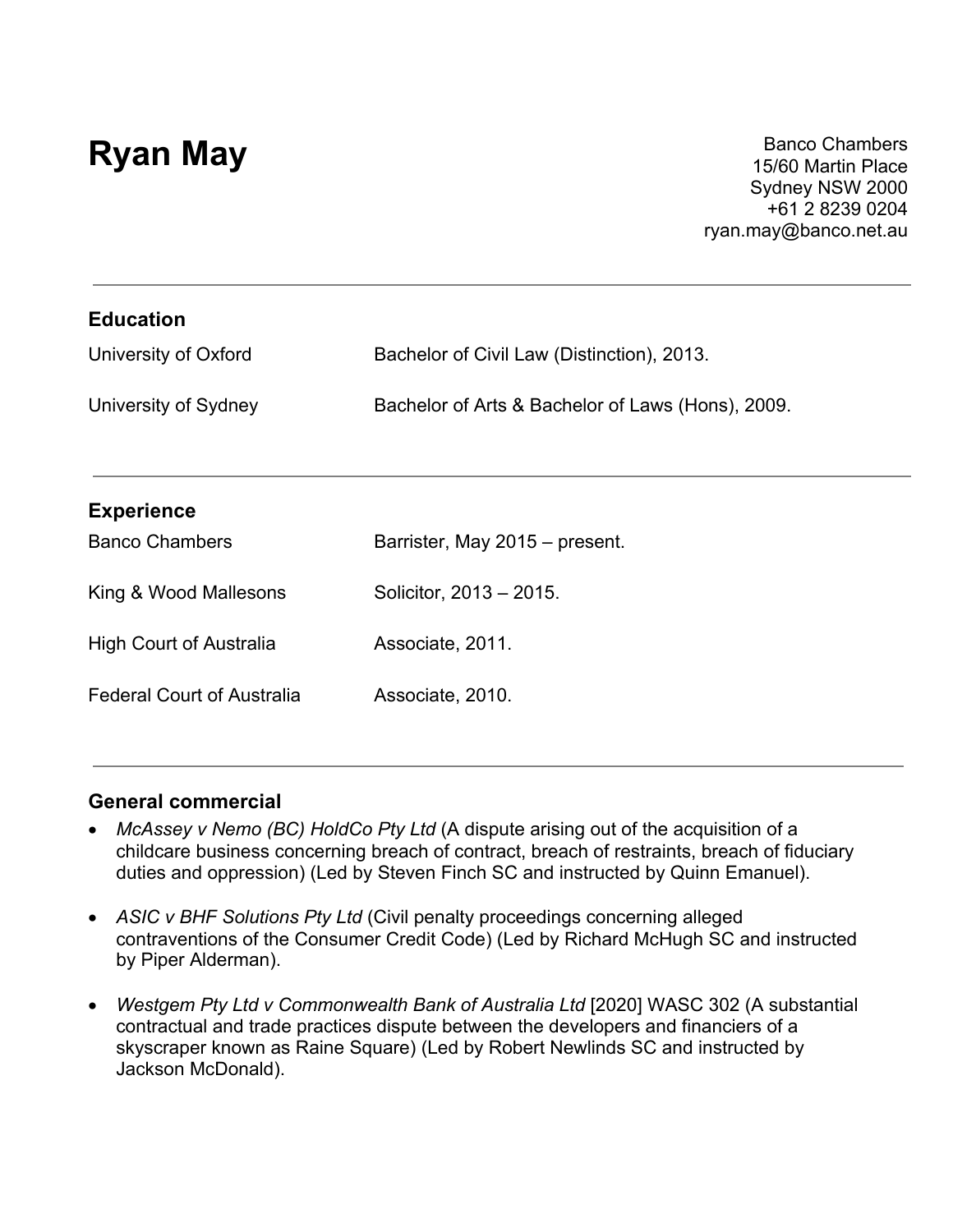• *Director of Consumer Affairs Victoria v Domain Register Pty Ltd (No 2)* [2018] FCA 2008 (A dispute as to the appropriate relief following a finding of misleading or deceptive conduct) (Unled and instructed by Jackson McDonald).

## **Insolvency and corporations**

- *In the matter of Apex Minerals NL* (An insolvent trading claim against former directors of a group of mining companies) (Led by Edward Muston SC and instructed by Lavan).
- *In the matter of Bogasi Pty Ltd* [2020] NSWSC 1118 (Injunction to restrain directors meeting) (Led by Andrew Coleman SC and instructed by Holding Redlich).
- In the matter of Peter G Ward Industries Pty Ltd [2020] NSWSC 339 (Transfer application) (Unled and instructed by Pearson Emerson Meyer).
- *In the matter of Wollongong Coal Ltd* [2020] NSWSC 73 (A creditors' scheme of arrangement) (Led by Robert Newlinds SC and instructed by DLA Piper).
- *Palmer v Ayres* [2017] HCA 5 (Constitutional challenge to liquidators examination provision of the *Corporations Act 2001* (Cth) (Led by Tom Howe QC (Acting Solicitor-General) and instructed by Australian Government Solicitor).

### **Class actions**

- *Rickhuss v The Cosmetic Institute* (Acting for a doctor in a medical negligence class action) (Unled instructed by McLachlan Thorpe).
- *Carpenders Park Pty Ltd v Sims Ltd* [2020] FCA 1681 (Application to amend group member definition following *Haselhurst v Toyota*) (Led by Richard McHugh SC acting as contradictor).
- *Rodrigues & Sons Pty Ltd v Queensland Bulk Water Supply (No 25)* [2020] NSWSC 1544 (Application to appoint referee to determine loss of 264 claims as a result of the 2011 Queensland floods) (Led by Nicholas Owens SC and instructed by Maurice Blackburn).
- Jones v Treasury Wine Estates Ltd (No 4) [2020] FCA 1131 (Declaration that there was no contravention of the Harman undertaking) (Led by Richard McHugh SC and instructed by Maurice Blackburn).
- *Smith v Commonwealth of Australia (No 2)* [2020] FCA 837 (A claim in nuisance and negligence arising out of the Commonwealth's historical use of fire fighting foam at the RAAF Base Tindal and the Army Aviation Centre Oakey) (Led by William Edwards and instructed by Shine).
- *Pallas v Lendlease Corporation Ltd* [2019] NSWSC 1631 (Securities class action in relation to Lendlease's engineering business) (Led by Richard McHugh SC and instructed by Maurice Blackburn and Phi Finney McDonald).